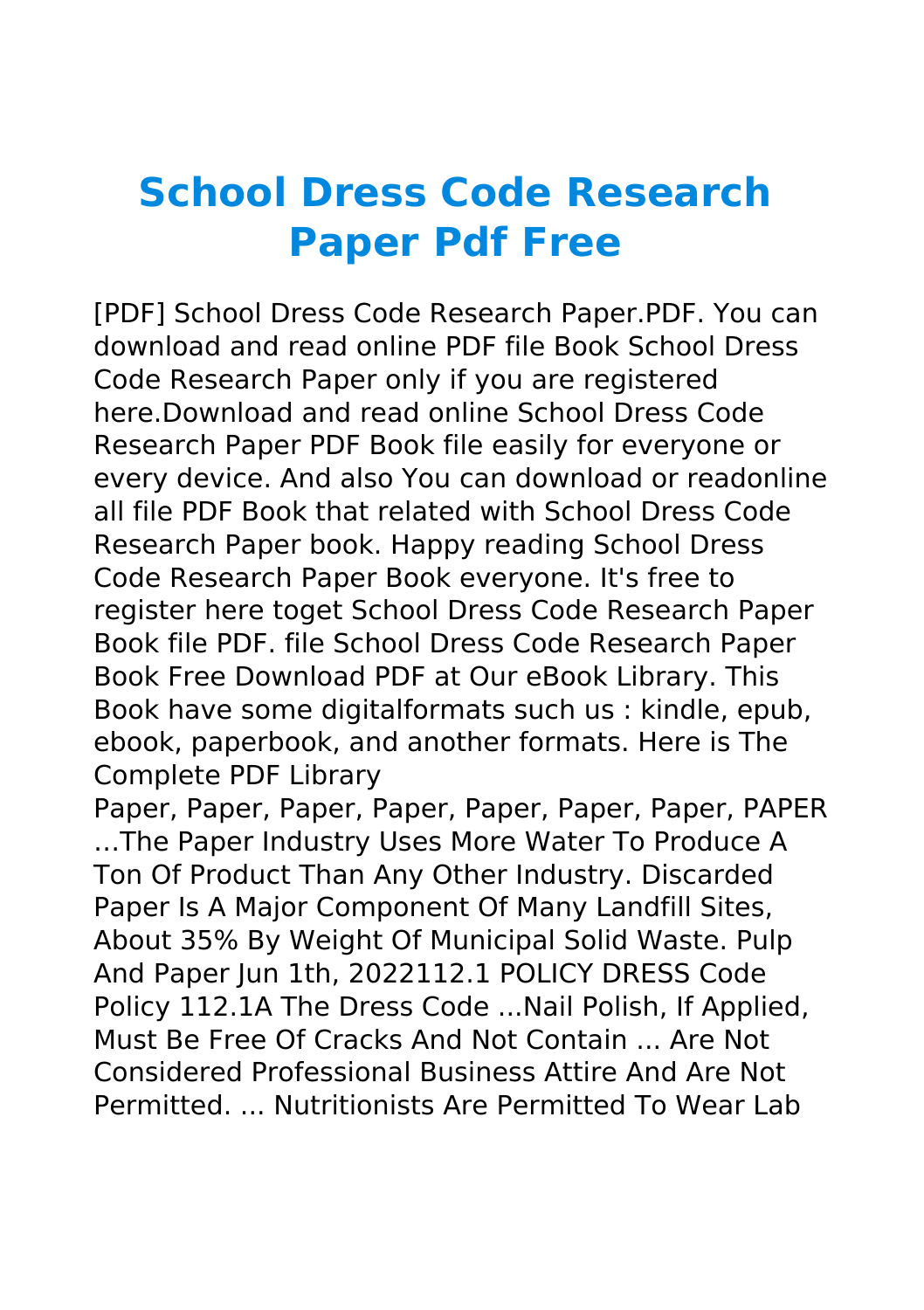Coats. Tech/support Staff Must Wear A Lab Coat/jacket As Deemed Appropriate By The Department. 112.4G Mar 1th, 2022DRESS AND GROOMING CODES LOWER SCHOOL DRESS …MIDDLE SCHOOL DRESS CODE It Is In This Particular Area That Parents' Cooperation Is Most Important. It Is Difficult For The School To Enforce This Area If, In Fact, All Parents Don't Help To Strengthen Its Position. The Purpose Of Charlotte Latin Is To Help Prepare Our Students For Responsible Adulthood. All Dress Mar 1th, 2022.

The Royal Ceremonial Dress Collection: Court Dress• Each Uniform Reflected Military Styles Of The Period In Which It Was Introduced. However, As With Ladies' Dress, The Styles Immediately Fossilised And Remained Unchanged For Years After The Fashion Had Moved On. Even Though Court Uniform Is Rarely Seen Today, Many Of The St Jul 1th, 2022Archbishop Rummel High School Dress Code For School DancesProm Dress Is A Conservative Tuxedo (black, Gray, White, Or Dark Blue) With Dress Shoes And Dark Socks. Tuxedos May Have Tails Shirts Must Be Kept Tucked In And Ties Must Be Worn Throughout The Duration Of The Jul 1th, 2022Georgia Christian School Middle/High School Dress CodeIn Like Manner Also, That The Women Adorn Themselves In Modest Apparel, With Propriety And Moderation Girl's Formal Wear (Junior/Senior, Homecoming, Benefit Dinner, Yearbook Dedication, Etc.) The Intention Of The Formal Wear Policy Is To Maintain T Mar 1th, 2022.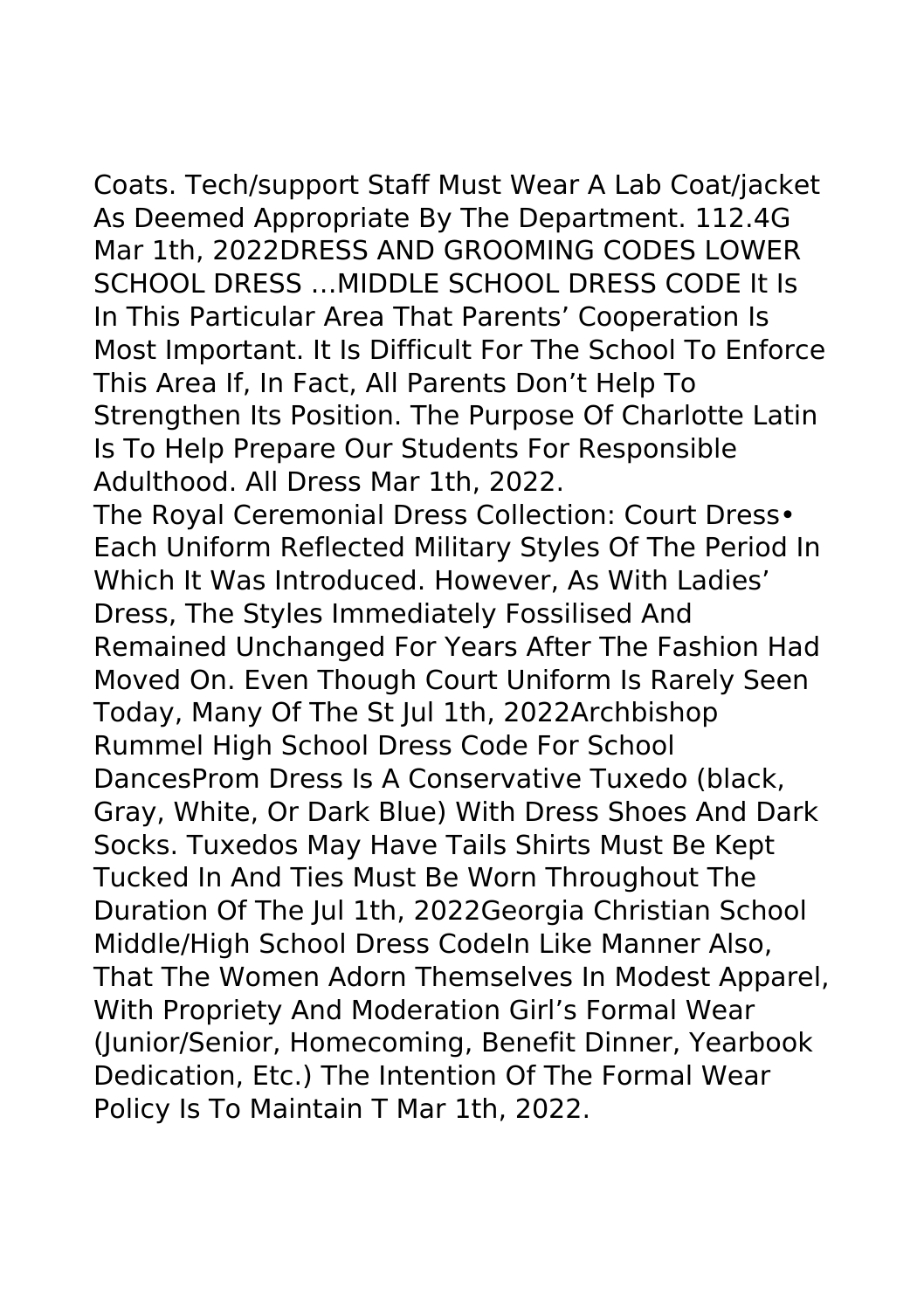Dress Code Term PaperWill Not Be Accepted. Q: What Is A Titer: A: A Titer Is A Laboratory Test Measuring The Existence Of Level Of Antibodies To Disease In Blood. A Titer Lab Report Is Generated By The Lab That Tested The Blood Sample And We Can Handle Your Term Paper, Dissertation, A Research Proposal, Or An Essay On Any Topic. We Are Aware Of All The May 1th, 2022Middle/Upper School Uniform Dress CodeThe Purple Tie Purchased From Parker School Uniforms Or A School-designated Leadership Tie Must Be Worn. All Ties Must Be Knotted And Worn Under The Middy Collar. The White Pleated Skirt From Parker School Uniforms Must Be Worn. The Length Of The Skirt Must Be Mode Jun 1th, 2022Dress And Appearance Code - Westbury Christian SchoolParker School Uniforms. 3817 Bellaire Blvd., Houston, TX 77025 713 661-6110 Or Www.parkersu.com (WCS Code HO071174). SPIRIT DAY – Worn On FRIDAY And Special Events (Grades K3-6th Grade) • Any WC Jun 1th, 2022. Staff Dress Code Policy - Lakewood School DistrictDistrict Level Employees Must Adhere To The Staff Dress Code. Teachers, Volunteers, And Support Personnel (paraprofessionals) Are Expected To Project A Professional Image That Sets Positive Dress And Grooming Examples For Students And Shall Adhere To Standards Of Dress And Appearance Th Feb 1th, 20222.01 SCHOOL DRESS CODE AND UNIFORMSSHOES (girls) -Proper School Shoes (navy, Black Or Brown - Good Dress Style -low Heeled) Or Athletic Shoes In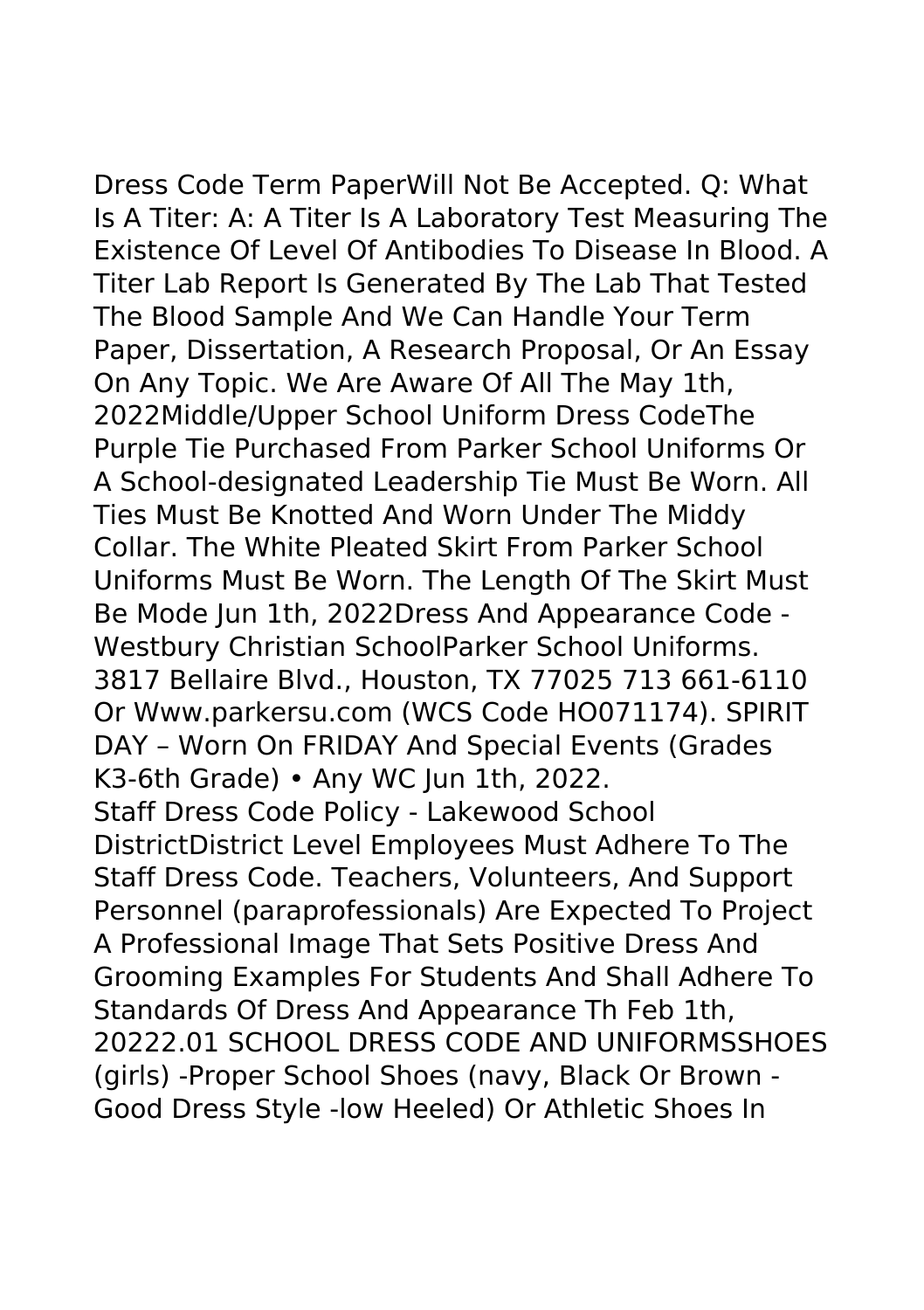Good Condition -clogs, Jellies, Flip Flops, And Crocs Are Never Permitted On Any Day Including Non-uniform Days -Athletic Shoes Must Be Worn On Gym Days -All School And Athletic Shoes Must Have Apr 1th, 20222021 Prom Dress Code And Guidelines Heritage High School ...2021 Prom Dress Code And Guidelines Heritage High School April 17, 2021 From 7:00-11:00 Pm At Heritage High School Prom Is A Formal And Special Night For Heritage Juniors/seniors And Their Approved Guests. We Hope To Maintain The Integrity And Formality Of This Night By Implementing This S Jun 1th, 2022.

Louisville Male High School Dress Code (16-17)Louisville Male High School Dress Code (16-17) The Dress Code At Louisville Male High School Exists To Set A School-wi Jul 1th, 2022SCHAUER SCHOOL OF THE ARTS | 2021-2022 Ballet Dress CodeSCHAUER SCHOOL OF THE ARTS | 2021-2022 Tap/Jazz Dress Code Discount Dance : DiscountDance.Com Ballera Dance: 13865 W. North Avenue, Brookfield | 262-786-8868 Fall/Winter/Spring 2021-2022: Students Should Wear The Attire Described Below. Long Hair Must Be Apr 1th, 2022Scott County School District Dress Code ProceduresScott County School District Dress Code Procedures General This Is A General Guide Regarding Dress Code Procedures Outlined By SCSD Board Policy JCDB (Dress Code). It Is Impossible To Create A Set Of Proc Apr 1th, 2022. Jackets, Sweatshirts, Sweaters Middle School Dress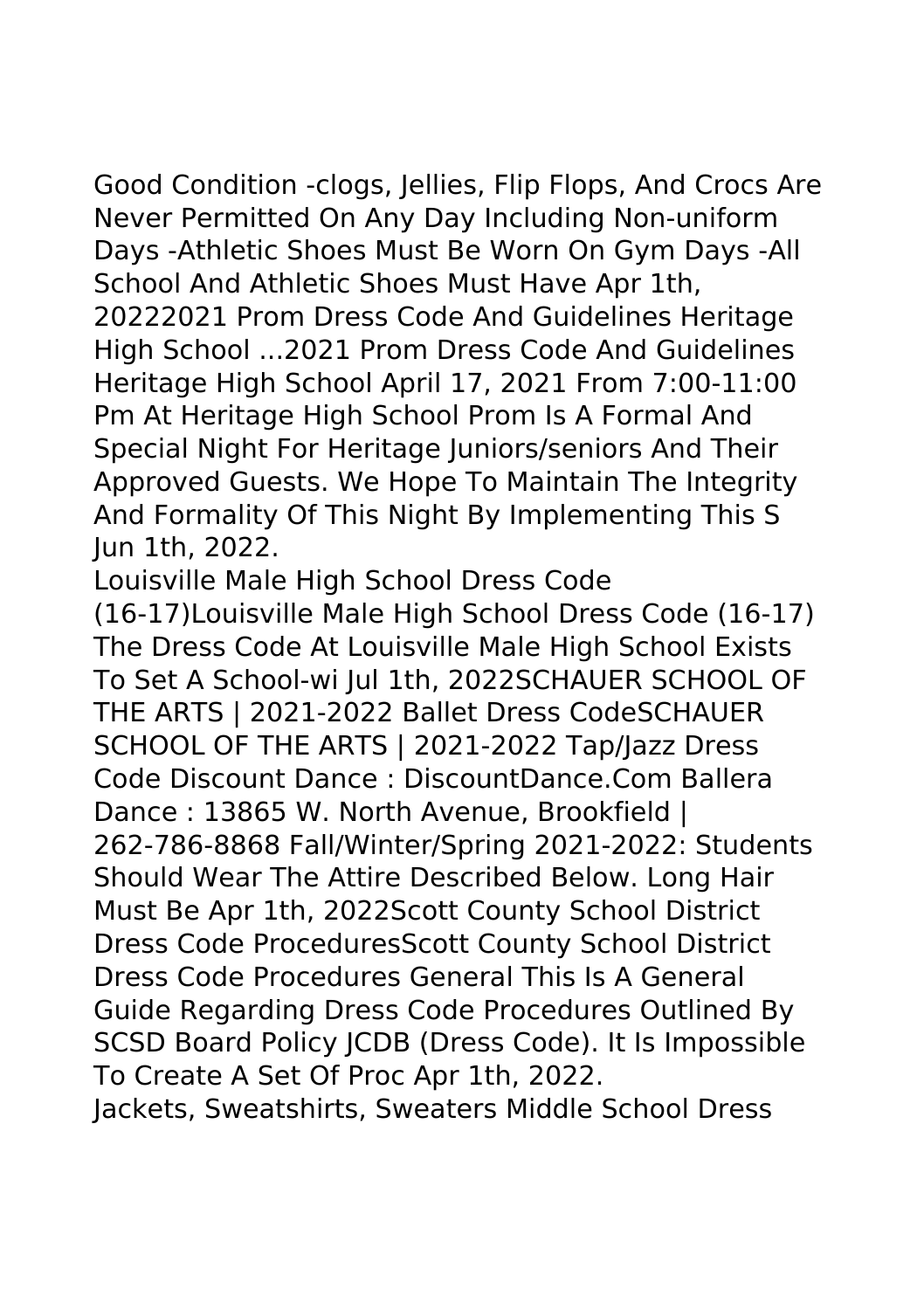Code ...-Content On All Clothing, Book Bags, Jewelry, Etc. Must Be School Appropriate (i.e. No Rebel Flags) Accessories-Hoods, Caps, Ski Hats Will Only Be Permitted Outside Of The Building When The Weather Is Below 40F. Caps And Hats Must Remain In Students' Backpack. -Jewelry, Belts, Chains, Make-up, And Other Accessories May 1th, 2022Bill Sybert School Uniform/Dress Code And Electronic ...• Natural Colored Hair Allowed—NO Rainbow Colors • Only Short Mohawks Allowed \*NO HEELIES Or SKATEBOARDS ALLOWED And In Compliance With The School's Dress Code. \*NO ELECTRONIC DEVICES (to Include Headphones, Airpods And ... Device Log". THERE WILL BE NO EXCEPTIONS. Feb 1th, 2022What Is The Dress Code For Middle School?The Middle School Follows A Dress Code That Is Designed To Allow Dress That Is Comfortable But Appropriate For An Academic Environment. We Expect The Dress Code To Be Followed; Not Doing So Will Result In Consequences. We Also Expect Your Parents To Respect And Reinforce This Dress Code That Our May 1th, 2022. Appearance And Dress Code Policy - Lancaster School DistrictCaps, Hoods, And Hats May Be Worn Outside To Protect From Weather; However, They Are Not ... At Individual Schools That Have A Dress Code Prohibiting Gang-related Apparel At School Or School Activities, The Principal, Staff And Parents/guardians Participating In The Develo Jan 1th, 2022HERITAGE HIGH SCHOOL – DRESS CODED. Footwear 1. Students In K-6 Must Wear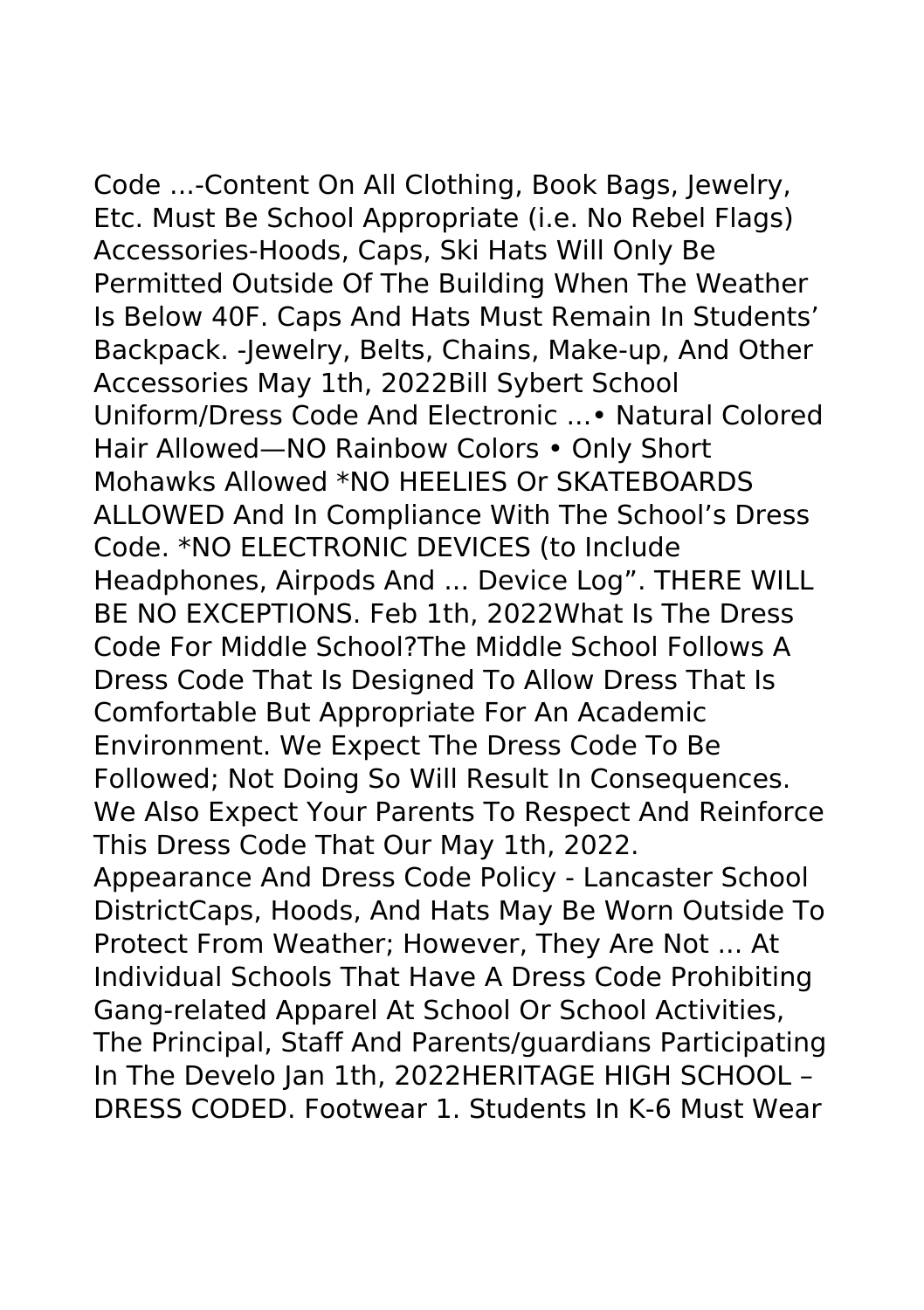Shoes That Are Safe And Appropriate For Recess And Physical Education. Students In Grades 7-12 May Wear Footwear Commonly Considered As Beachwear (for Example: Flip Flops, Thongs, Etc.). E. Accessories 1. Jewelry, And Accessories May 1th, 2022ELEMENTARY SCHOOL DRESS CODEDress" Days Are Granted, Students Must Adhere To The Dress Code Outlined In This Section. MIDDLE SCHOOL GIRLS 1. Skirt. Navy Plaid (shorts Under Skirt During PE). 2. Slacks, Shorts, Skort Or Capris In Navy Or Khaki. 3. Polo Shirts (with School Crest) In White, Yellow, Red, Or Navy, Long Or Short Sleeve. 4. Oxford Cloth Shirts (with School ... Jun 1th, 2022.

Middle School Dress Code -

Schools.cms.k12.nc.usStudents At Charlotte-Mecklenburg Middle Schools Are Expected To Continue A Tradition Of Appropriate Dress For School And Schoolrelated Events. According To CMS School Policy, "extreme Styles In Clothing And Grooming May Be Detrimental To The Maintenance Of Discipline And Morale In School. The Principal And His/her Staff Are Feb 1th, 2022MIDDLE SCHOOL DRESS CODE - Crossschools.orgUniform Questions:

Uniforms@CrossSchools.org Middle School Dress Code 19-20 Revised 7.1.2019 Girl's Typical Academic Day Uniform: Shirt: White, Red Or Blue Mesh, Interlock Or Active Polo With Logo, Short Or Long-sleeve White Or Light Sea Blue Oxford Button-down With Logo, Short Or Long-sleeve Skirt: Hunter/classic Navy Plaid Skirt Khaki